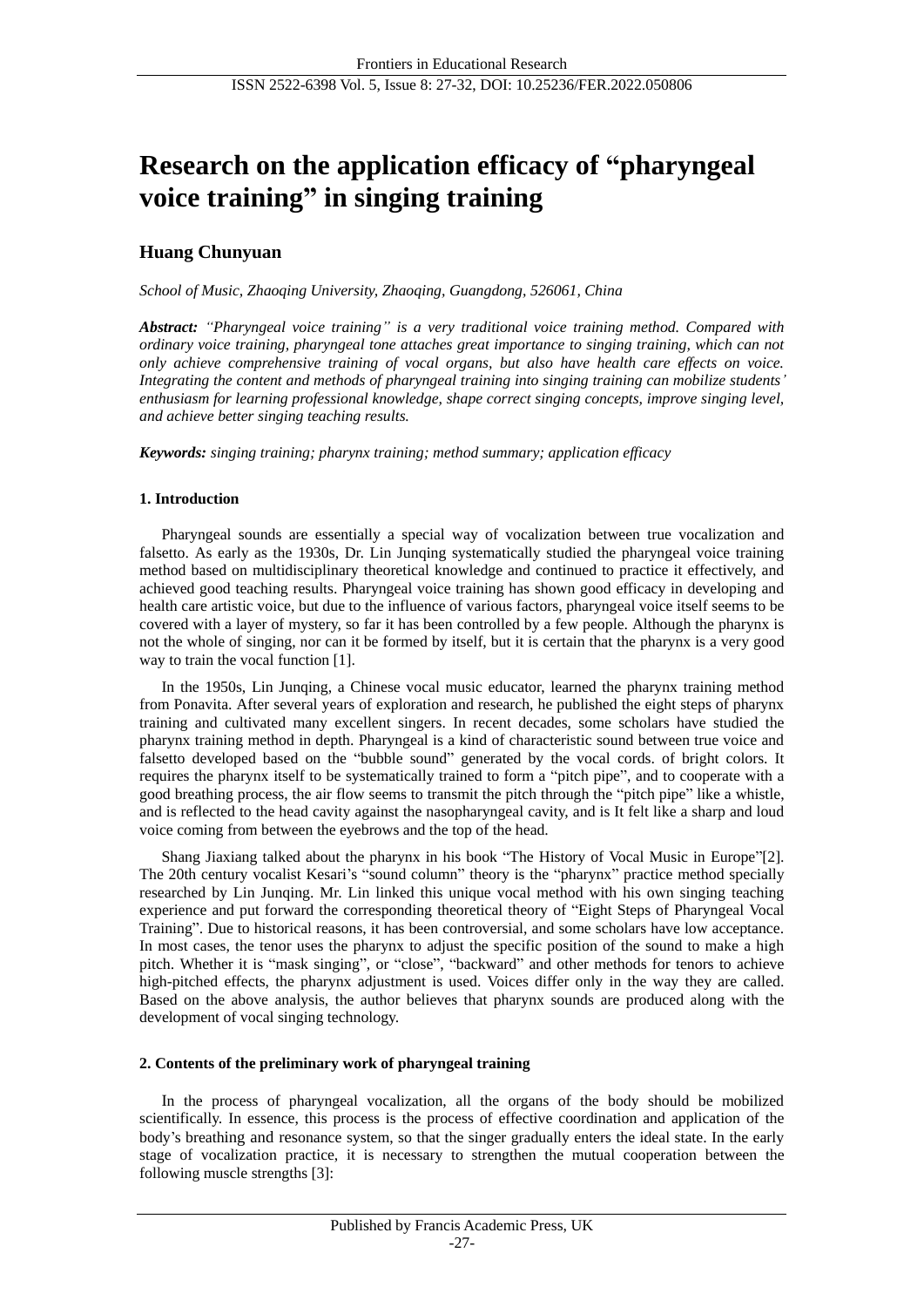(1) Open the mouth slightly, lift the two muscles around the mouth, and keep the corners of the mouth upturned to form an inverted triangle;

(2) The nostrils can be kept open by inhaling slightly, and the muscles on both sides of the root of the nose can be lifted up. Hand assistance can be used, and the expression looks like a sob;

(3) Lift the muscles on both sides of the "little tongue" (can be found on Baidu, the palate is commonly known as the small tongue), and the pharyngeal wall can then form an inverted triangle. In this state, the larynx of the body will automatically face downward, and the laryngopharyngeal cavity will automatically expand;

(4) Elevate the muscles on both sides of the cheekbones to maintain a smile on the face; on both sides of the cervical vertebrae, there are two muscle forces in the position of the back of the neck near the pharyngeal wall, which affect the effect of treble. Singing "stalking the neck" in daily life is to raise the muscles on both sides, and it is necessary to maintain this when singing high notes.

#### **3. The method of pharynx training in singing training**

#### *3.1 Silent training*

#### *3.1.1 Open mouth practice*

During singing training, the specific method of opening the mouth during pharyngeal vocalization can be explained as follows: First of all, ask the practitioner to keep his chest up, his back straight, his eyes straight ahead, and his head slightly level. The ground is vertical. Secondly, keep the chin fixed, and slowly open the mouth upward. The above process must be done very easily and smoothly, and gradually open the jaw to the maximum state, along with the process of opening the jaw, and keep the back of the neck to produce a kind of fold The whole thyroid bone maintains an open feeling, the small tongue of the larynx is lifted up, the strength of the entire pharyngeal muscle is tightened, and the tongue is slowly retracted into the mouth, and the sound is maintained with tension. The above process must be done easily and naturally. All in one go, then close the jaw, and return to the original position to look forward [4].

In the process of opening the mouth, the practitioner must practice the above method and process repeatedly for a long time until it is completely mastered and can be applied skillfully. However, it is not possible to perform auxiliary exercises in the form of pulling the chin downward during specific exercises. It is necessary to carry out two-way movement, separate the upper and lower teeth in reverse, and open the jaw upward in an accurate and reasonable way without affecting the muscles of the chin, and the laryngeal muscles can also be maintained. Completely relaxed state. During the mouth opening practice, both eyes must look upwards with the opening of the jaws, with the feeling of looking up at the sky and maintaining a smile on the face, which significantly expands the space of the oral cavity.

#### *3.1.2 Shaking the chin*

This is the second practice stage for beginners who participate in pharyngeal vocalization training activities. Participating in corresponding training activities can help them develop a good habit of effectively relaxing the jaw and neck muscles as soon as possible. In his teaching practice, vocal music teacher William Wienard often supervises students to repeatedly practice chin shaking. The practice method of shaking the chin during pharyngeal vocalization can be summarized as follows: First, the practitioner subjectively maintains the chin in a still state; secondly, slowly open the mouth and open the jaw upward, and then relax naturally and easily downward chin and maintain this state; finally, fix an axis, such as shaking the head evenly from side to side with the cervical vertebra as the axis, the practitioner's chin will also shake from side to side along with the above process [5].

## *3.1.3 Throwing the tongue*

The training method of tongue throwing can be summarized as follows: First, open the mouth as wide as possible through the mouth opening training mentioned above, and at the same time raise the pharyngeal wall, actively stick out the tongue during the process, and confirm that the tongue has been sticked out. After the outside of the mouth, fix an axis, use the cervical spine as the axis and shake the head evenly from left to right. During the above process, the tongue must be naturally and relaxed with the shaking process of the head.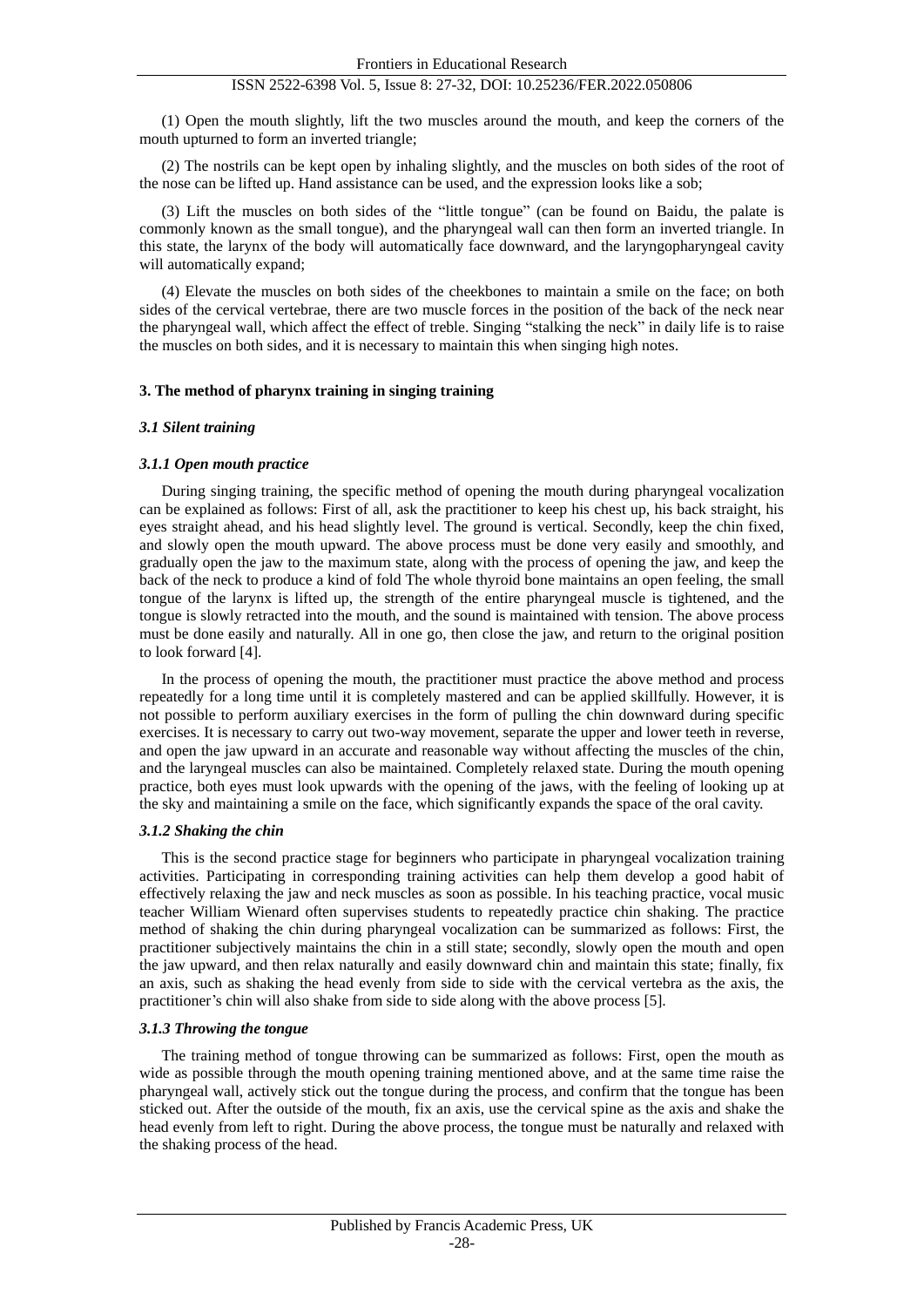## *3.1.4 The use of Benoli's breath*

This is one of the important contents in the practice of pharyngeal sound training. The main reason is that breath is the power output for the body to achieve vocalization, and steady, strong and powerful breath support is the key to success. The process of breath practice is not very complicated. The practice method is as follows:

First of all, keep the chin fixed, open the upper mouth, especially pay attention to the upper lip and expose the upper teeth, and at the same time raise the cheekbones to raise the eyebrows and stare, and suck the back of the head. This is a state where the lower mouth is completely relaxed, the upper mouth is actively opened, and the tip of the tongue is against the lower teeth. Inhale while doing the above opening movements, and keep the breath state not to relax, and place a "Bah" on the hard palate. Quickly tighten the abdomen, using the movement of the abdomen to make the back have a push-back force. A short, powerful blast pronounces "Bah" as the force builds up to the back of the neck.

During the above process, the practitioner will feel that his abdomen will float up and down with the change of breath, try to keep the chest in an open state, keep the feet open and stand firmly during the whole practice process, and inhale the air to the dantian area , and then push the exhaled breath inward from the lower abdomen, and repeat the "inhale" and "exhale" actions in a cycle [6]

## *3.2 Pronunciation training*

## *3.2.1 Bubble sound*

The training process of bubble sound is as follows: First, when practicing, fully open the body, open the chest cavity, fully open the throat and facial muscles, expand the larynx, make the larynx, Adam's apple and soft palate in the opposite direction, lift the hyoid bone, loosen the lower abdomen, Inhale the breath to the dantian position. At the same time, when the vocal cords are closed, the front ends of the vocal cords are touching together, and the back ends are separated. When the bubble sound is used, the back ends of the vocal cords are easy to close. (Note: The bubble sound of exhalation is leaking, because the front end of the vocal cords is used. When the back end of the vocal cords like scissors is closed, the vocal cords are also closed, and singing against the pharyngeal wall is like the back end of the vocal cords. There is a small hole at the point where the back end of the vocal cords is blown, and the sound produced at this time is the sound required for singing. It can be attached to the posterior pharyngeal wall. The sound source point is behind the bubble sound. The strength of the pharyngeal wall. Open the chest cavity to push the breath to the vocal cords, and passively emit a long string of bubble sounds. Second, practice long-tone exercises, specifically to continuously prolong a single pitch. When you can feel your own slow adaptation, slide up and down repeatedly. Pitch, maintain the tension of the vocal cords, the sound should be grainy, the larynx should be forced forward and downward, and the soft palate should be raised, so as to widen the vocal range as much as possible. Here, the speaker can be instructed to practice by imitating the sound of an ambulance or an air raid siren. [7]. Finally, scale training can be carried out based on the results of previous research. The high-pitched bubble sound should be open in the throat, not tight, and it must be kept at a high position and the muscles should be pulled behind the head. If all the bubbles act on the true vocal cords, it can only reach F at most Or raise F, and then use the pure voice to have no bubbles, and the false vocal cords are the protrusions above the real vocal cords). When the false vocal cords are attached to the real vocal cords, the sound is falsetto, but the sound source body at this time is still the real vocal cords. Like a guitar capo. The capo is used to shorten the upper strings, and the capo only plays the role of shortening the strings. If the capo is not used for performance, the false vocal cords only play the role of the capo.

The fundamental of improving vocal ability is to find the correct force for scientific vocalization. This exercise is beneficial to experience the smooth feeling of scientific singing and the correct force method. If the learner can master the above-mentioned practice methods well, and really do it step by step, then the individual's vocal range will be widened more and more, and then the actual singing ability will be significantly improved.

#### *3.2.2 Humming sound*

Humming is a classic head cavity resonance method. During specific training, the sound should be kept as relaxed as possible, so as to ensure that it can be hummed smoothly from the nasal cavity. There are currently two views on the resonance focus of this method. One is Think that the focus of resonance is between the eyebrows, and the other thinks that the bridge of the nose is the focus. For the humming sound training method, the pharyngeal school selectively draws on it, but there are differences between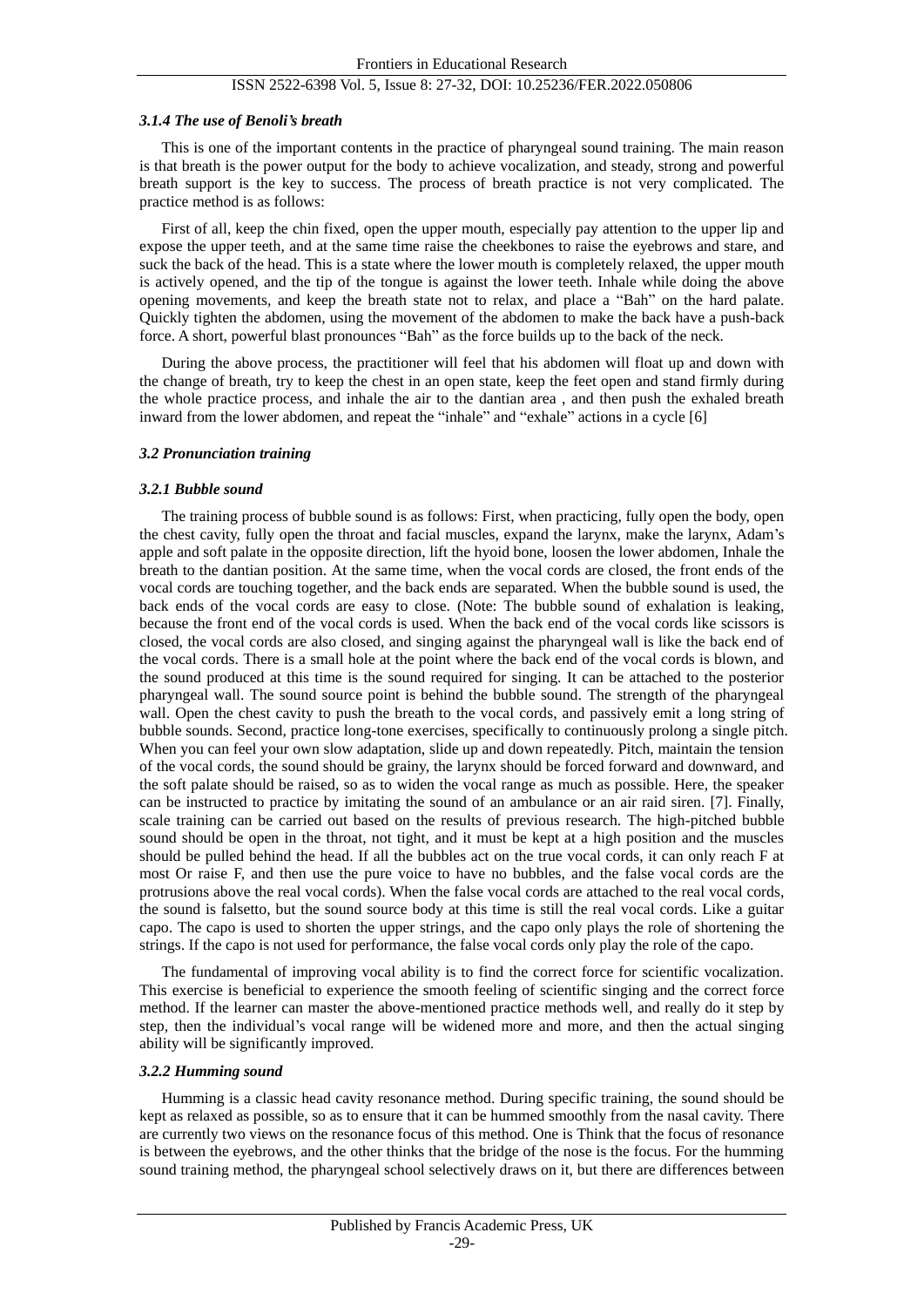it and the conventional humming sound training method. Bubble sound is a humming method commonly used in the pharyngeal school. This training method can significantly expand the vocal range of the singer. When the students' own conditions are greatly improved, they can easily hum and sing high c. Super high pitch above. The learning difficulty of humming and pharyngeal sounds is not high: practitioners should always feel that the sound is emitted from a point below the posterior wall of the pharynx, and maintain that the bubble sound can follow the pharyngeal wall to ensure that the pitch slides up and down effectively and reasonably [8].

## *3.2.3 Pharyngeal training*

Because the pharynx timbre is quite different from the soft and beautiful timbre produced by the traditional voice training method. Crisp, thick and sharp are the main characteristics of the pharynx, which are comparable to the timbre of people's daily shouting, so it is widely used. It's called shouting. The specific process is as follows: open the mouth, relax the tongue, open the jaws and breathing passages, keep the chin still, raise the head to stick out the tongue, raise the eyebrows and stare, and then moderately increase the anatomical position of the back root of the tongue, the tongue is sent out with the force of the back of the tongue , and then find the feeling of tension in the posterior pharyngeal wall, and then induce the simultaneous tension of the diaphragm and dantian through the action of laughing, and then promote the sound of breath. During the above sound production, the tongue should be sticked out, and the tongue, chin should be kept in contact with each other. The laryngeal muscles are in a relaxed state.

## *3.3 Body movement training*

## *3.3.1 Lying down with legs*

That is, to train the pharyngeal vocalization process by straightening the legs in the form of lying flat on the body. During the specific training, the practitioner will place the body flat on the ground, straighten the legs and stick it to the wall, and then can make a sound or practice singing. In the above process, the waist should always be exerted so as to satisfy the singing requirements. In the process of the requirements for strength, the above exercise method can effectively relax our chest, and can also relieve abnormal conditions such as pressure and roar during previous training, and quickly find the support point of breath.

## *3.3.2 Lunge*

That is, the effect of practicing pharyngeal vocalization is achieved by means of the body in the form of a bow. When learning this exercise method, the body posture is like in gymnastics, the left leg (right leg) takes a big step forward and maintains a bend, the right leg (left leg) is straightened towards the back, the upper body is maintained upright, both hands Rest above the knee of the left (right) leg [9]. You can also place both hands next to the psoas muscle, and make an "a" or "e" sound at the moment of doing the exercise. When doing the above exercise, the body should passively perform the corresponding movement action, and it should achieve instant force, in the Inhale from the lower abdomen before vocalizing, and exert force through the lower abdomen.

#### *3.3.3 Swing arm method*

That is, by swinging the two arms up and down to achieve the ideal effect of pharynx practice. During the practice of pharyngeal vocalization using the swinging arm method, the practitioner must maintain a posture of holding his head up and his chest up, keeping the support point of the breath around the abdomen, and then shaking the two arms. When they reach the chin position, the pharyngeal wall is lifted up in an instant to emit an "O" [10]. In the process of training with the modified method, instruct the practitioner to use the abdominal force to make the breath sink, not the chest. On the one hand, this training method can improve the proficiency of using the pharyngeal wall muscles during singing training, and on the other hand, it can also enhance the explosive power of singing.

## **4. The specific application of pharynx training in singing training**

(1) The "pharyngeal sound" is combined with the traditional sound training method.

Combine the "pharyngeal sound" with the traditional sound practice method, add appropriate resonance, and guide students to produce the timbre within the teaching design goals. For example, when students sing Whitney's "I Will Always Love You", they can induce resonance in the oral cavity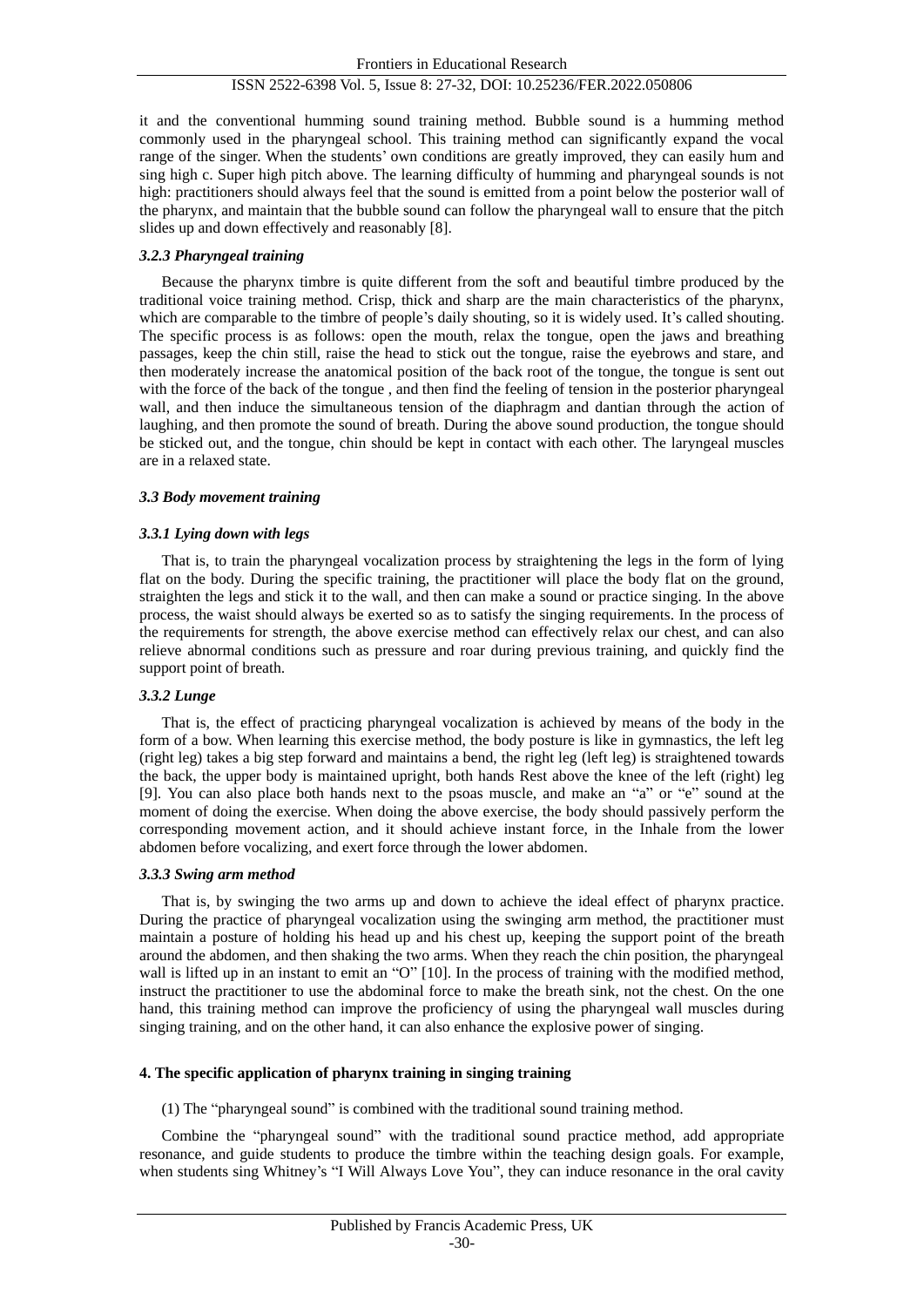and laryngopharyngeal cavity based on the standardized training of "pharynx", and then make the timbre thicker [12]. For example, in the high-pitched part, teachers can skillfully use the "virtual" and "real" of the timbre to guide students to sing. And the mixed sound formed by the resonance of the oral cavity and the laryngopharyngeal cavity is also added, and an unexpected singing effect can be obtained at this time. Only in this way can the "pharyngeal sound" be relaxed and relaxed during the singing process, and then the polishing effect of the "pharyngeal sound" can be maximized in the singing activities [13]. And how to effectively integrate the "pharynx" into the normal voice practice process is a problem that teachers should focus on analyzing in singing teaching. It is possible to try to incorporate the "pharynx" in the vowel conversion exercises in the traditional voice practice.

(2) Bubble sound can repair vocal cord damage caused by poor vocal cord closure

Using bubble sound to repair the problem of vocal cord damage caused by poor vocal cord closure, assist the speaker to accurately determine the specific position of his vocal cords, and then through systematic and long-term exercises on the vocal cords, it can significantly improve its sensitivity, improve tension, and The use of this method does not require the use of a lot of breath, thereby helping students to gradually master the correct method of using breath.

The "air sound" mentioned in this article is essentially to make the air flow into the vocal cords that are not completely vibrated, and then the vocal cords are completely vibrated under the action of the air flow, and finally the sound is produced successfully [13]. But in essence, the above-mentioned form of vocalization is contrary to the principle of natural occurrence, but the undeniable fact is based on the principle of sound. It makes the students form a kind of error in hearing, so that they breed the feeling of being in a world of nothingness, even an illusory world, and this enjoyment is unlimited.

(3) Limit tone

In the past, a lot of practice has confirmed that in the process of vocal music teaching, the application of pharyngeal singing skills determines the improvement of the singer's own timbre and range. The "dolphin sound" that we often refer to in singing training is this limit sound. Here, the author mentioned that Zhang Wei sang the song "Three Days and Three Nights" in "The Voice of China"[14]. His vocal cord tensioning ability during the treble process was at a high level, and the timbre of the singing was extremely penetrating and timbre. It is very bright and heavy, and the above tone is the level that the "pharynx" technique itself pursues and can reach. It is not difficult to obtain the effect of the above limit sound, and the singer only needs to strictly follow the requirements of "pharynx".

#### **5. Conclusion**

The "pharynx" training is an effective method to improve the vocal training system. Using the "pharynx" method in singing training can not only break through the previous problems in timbre, breath and range, but also correct the wrong vocalization method and other problems. It also showed good efficacy in the treatment of voice lesions.

In recent years, the national art department has attached great importance to the development of art education, and various teaching theories have been used in the field of vocal music teaching. It can lead the research on the teaching theory of "pharyngeal sound" and create a good foundation for the research on the teaching theory of vocal music.

#### **Acknowledgments**

The 13th Five-Year Plan of Education Science of Guangdong Province in 2019 Special Research Project of Philosophy and Social Sciences in Colleges and Universities (2019GXJK179)

#### **References**

*[1] Liu Jianfen. How to carry out singing training and vocal music teaching——Comment on "Basic Teaching Method of Vocal Music: The Foundation and Process of Singing" [J]. Chinese Journal of Education, 2020(1):1.*

*[2] Sun Jingyi. On the training and application of singing language in vocal music singing [J]. Fujian Tea, 2020, 42(1):1.*